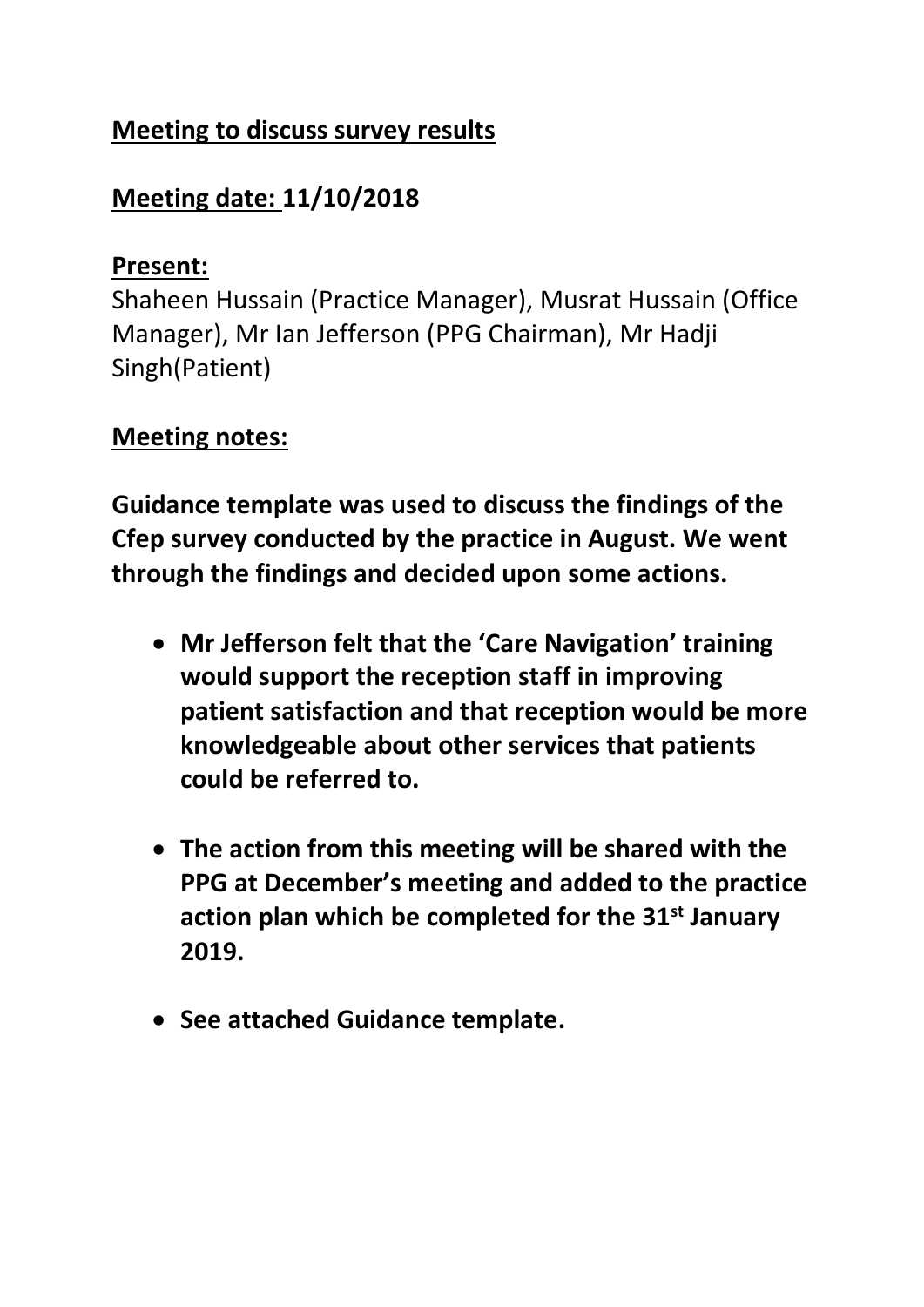### **Guidance template for discussion of local survey findings and action plan**

Please retain this form for future reference and to present to your CCG if required.

### **A. Discussion of local practice survey findings**

1. Patient reference group (PRG) members present:

Mr Ian Jefferson (PPG chairman) Mr Hadji Singh

2. Practice staff (and designation) present:

Shaheen Hussain Practice Manager Musrat Hussain Office Manager

3. Please state your key findings from this local survey – look at the report as a whole to include written patient comments in order to obtain a complete picture of performance (see guidance in the introduction of the report).

Report findings show patients are happy with the practice as a whole the hard work the staff had put into improving the practice service is now beginning to show-Mr Jefferson Patients are particularly happy with the practitioners and have confidence in their abilities. We still need further work on improving patient satisfaction around the reception staff. Mr Singh feels the reception staff are now well trained which will help to improve patient satisfaction. The telephone system is much better now, patients can get through easier. He has called at various times through the day and week and was able to get through with just 5 to 8 minutes wait the longest.

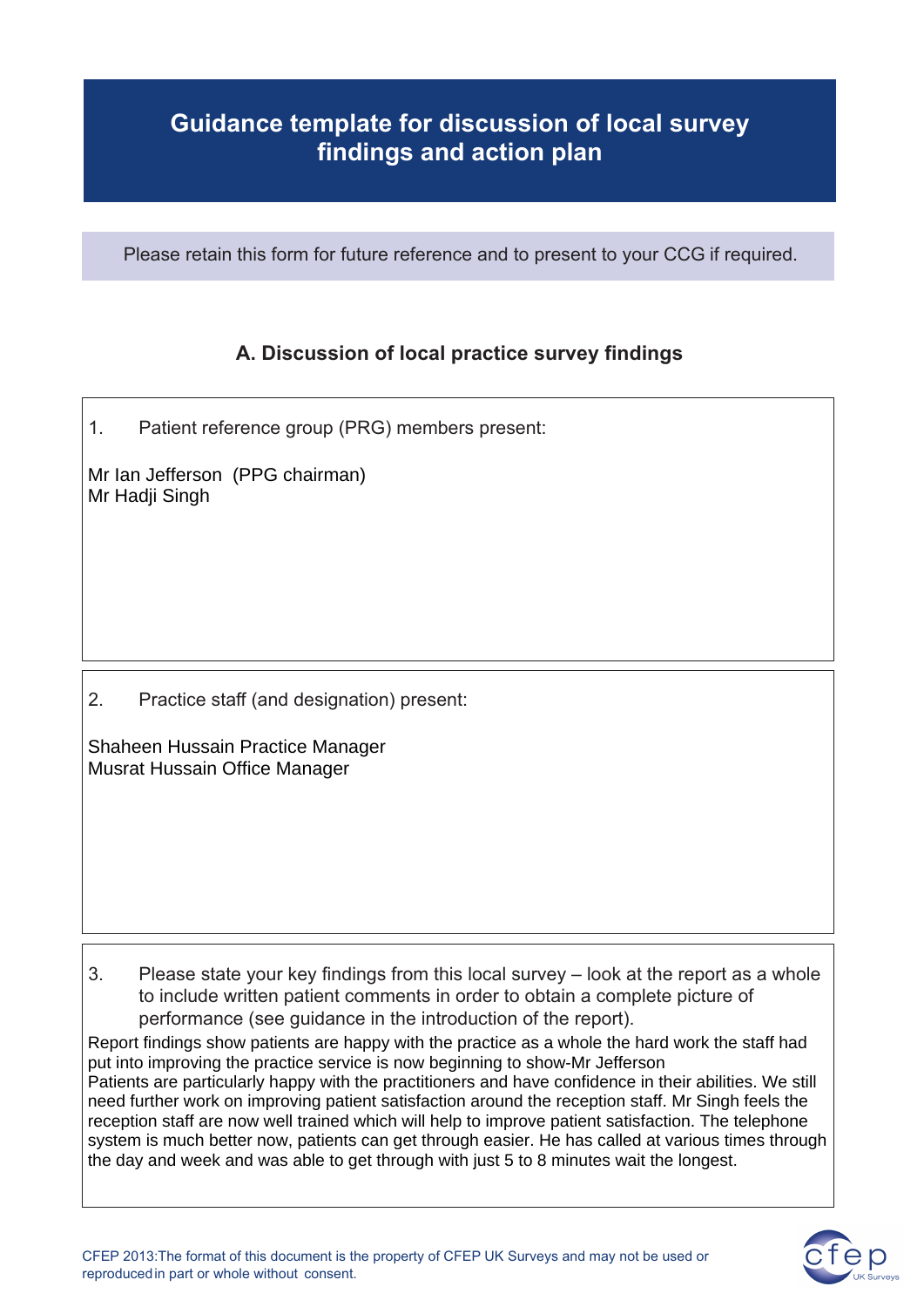- 4. Which responses were most positive?
- 1. Patients seeing a practitioner of their choice
- 2. Confidence in the ability of the practitioners

3. Self care, the practice provides a lot more information on self care both over the phone and in the waiting room.

### 5. Which responses were least positive?

1. Telephone access.

2. Reception staff.

6. In which areas did you deviate most from the national benchmark? Can you explain why this might be?

Reception staff. Dr Jefferson and Mr Singh felt that this was manly due to the fact patients didn't feel they were being helped when they were told to the pharmacy for minor aliments. PPG group members feel that in this is an area we need to educate patients on. We need to promote self care more.

7. What are the main priorities identified by the PRG?

1. Care Navigation with reception staff. Both PPG members felt that the introduction of care navigation in December will improve patient satisfaction in this area.

2. Telephone access- making a few changes so the options are made clearer.

8. What are the main priorities identified by practice staff?

1. More information of services we provide for patients. We are now working will services such as Hale & carers resource, not all patients know about these services.

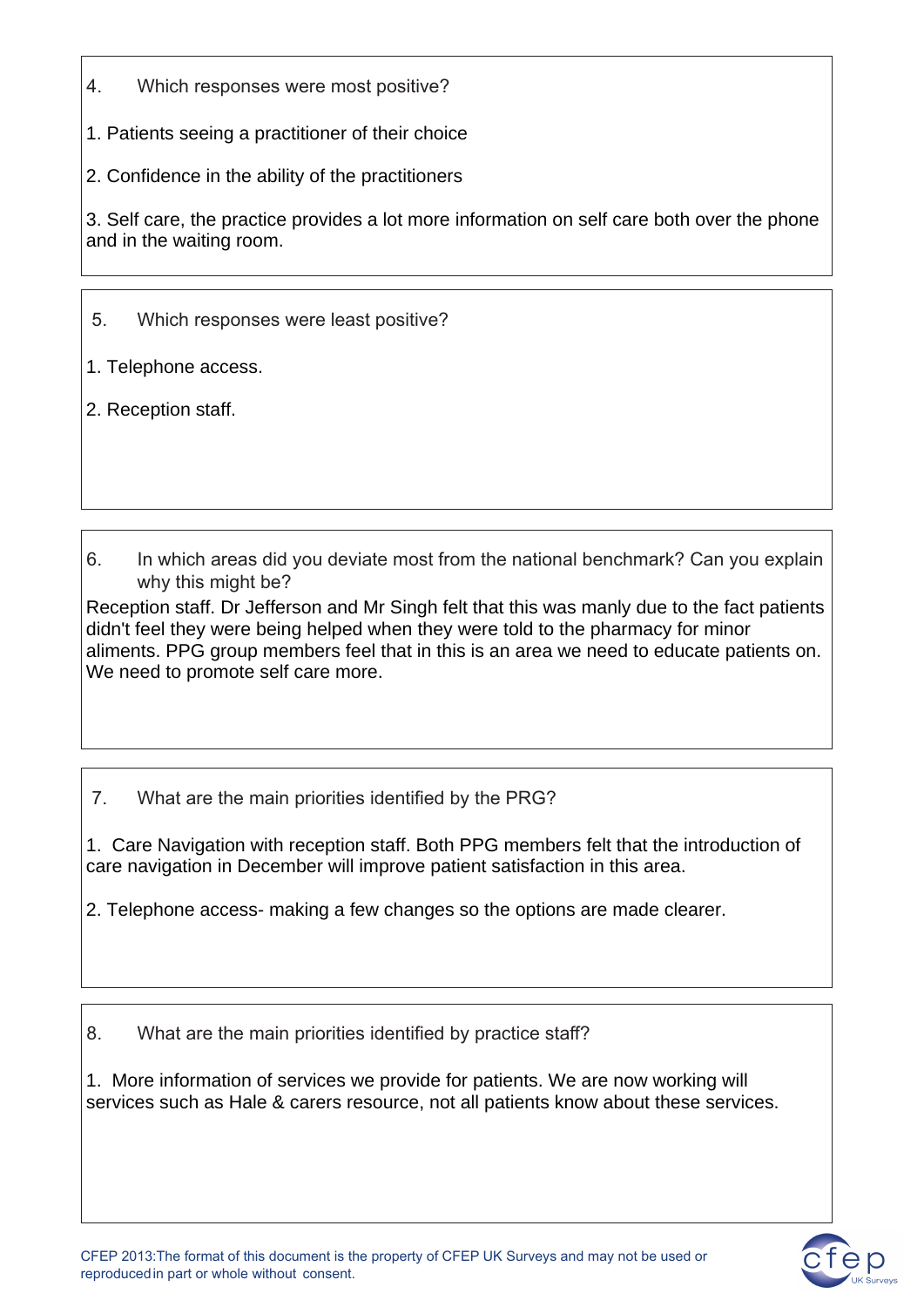### **B. Discussion of previous local practice survey findings in relation to the current ones (if applicable)**

1. What activities have you undertaken to address issues raised by your last survey which were deemed as priority by your CCG and your practice staff?

| Patient experience issue | What has been done to address this? |
|--------------------------|-------------------------------------|
| see CQC action plan      |                                     |
|                          |                                     |
|                          |                                     |
|                          |                                     |
|                          |                                     |
|                          |                                     |

2. Do the results of this survey reflect these activities? (Please look at the report as a whole to fully determine this).

Please see CQC action plan.

3. In which areas have you seen most change?

| This survey |  |
|-------------|--|
|             |  |
|             |  |
|             |  |
|             |  |
|             |  |
|             |  |